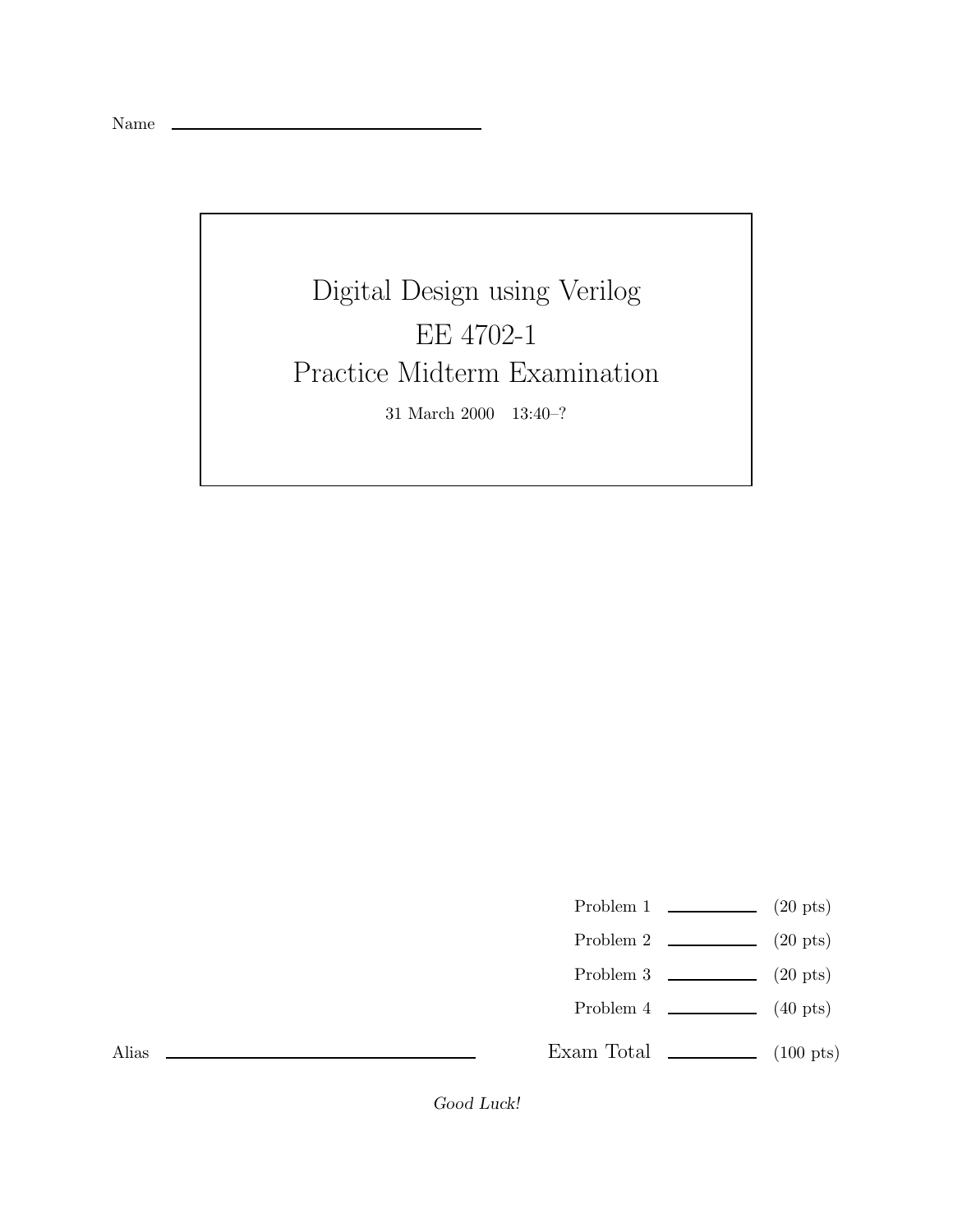## Problem 1:

(a) Write a Verilog *behavioral* description of a four-bit adder module. The adder should have three inputs, a, b, and cin, and two outputs, sum and cout. Ports cin and cout are one bit, the other ports are four bits each. (10 pts)

(b) Write a Verilog explicit structural description of an eight-bit adder that uses two of the four-bit adders above. (That is, instantiate the modules designed above.) (10 pts)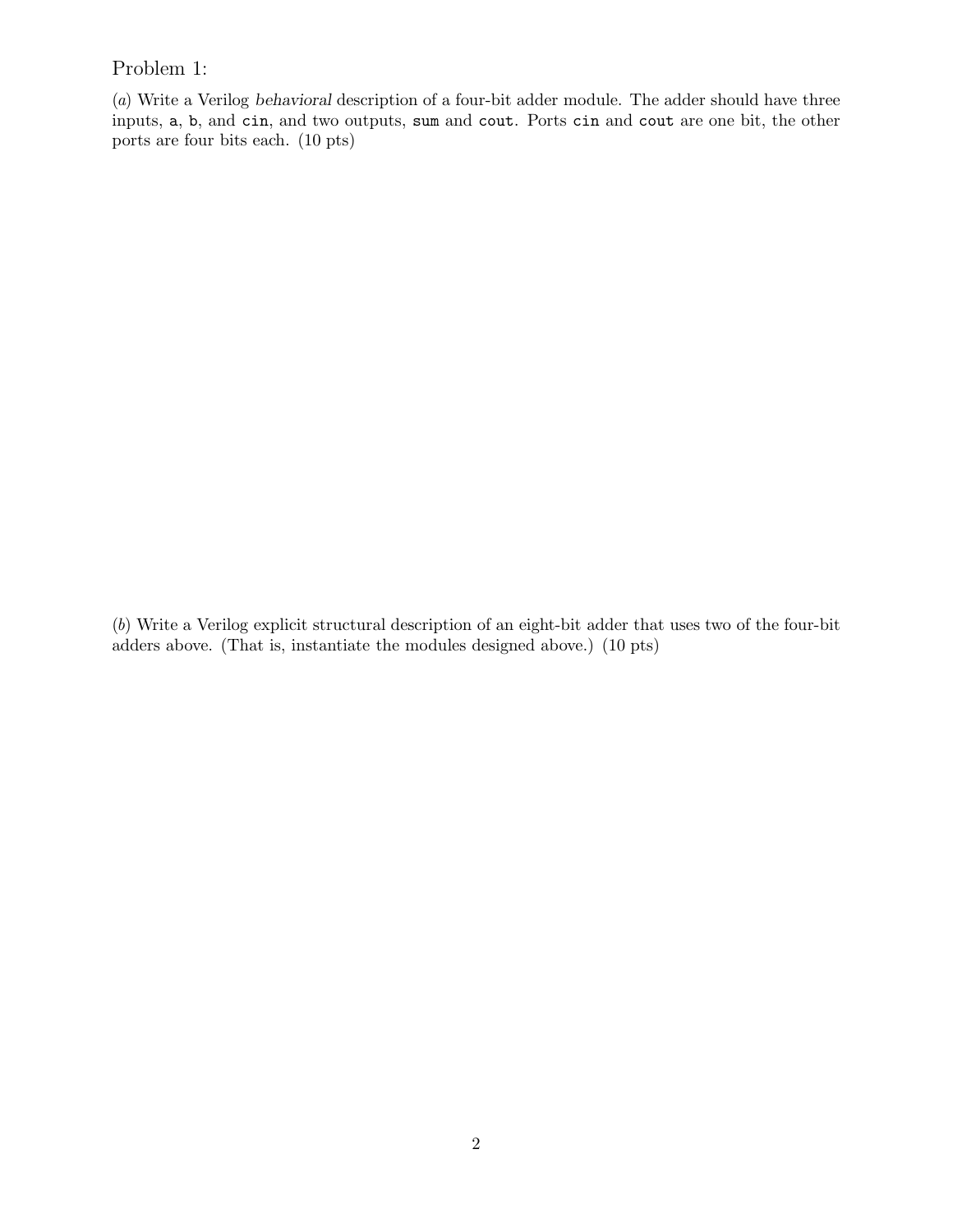Problem 2: The code fragment below implements the clock in the testbenches for homeworks 2 and 3 (and the solution to 4).

```
// Clock.
always
  begin:CLOCK
     wait ( start === 1 \&  done === 0 );
     forever # ('timeunit * 0.5/s1. freq ) clk <= \tilde{ } clk;
  end
```
(a) Symbol 'timeunit was set to the number of simulator time units per second. What kind of Verilog thing is 'timeunit (register, integer, etc.) and how was it defined? (5 pts)

(b) Symbol s1.freq is the frequency of the clock provided to the tachometer. What kind of Verilog thing is it and how did it get its value? (5 pts)

(c) Symbol start is an input to the testbench module, it is set to 1 when the testbench is to start. Symbol done is an output which the testbench sets to one tests are completed. What would happen if start  $== 1$  were removed from the code fragment above? (5 pts)

(d) What would happen if done  $== 0$  were removed from the code fragment above? (5 pts)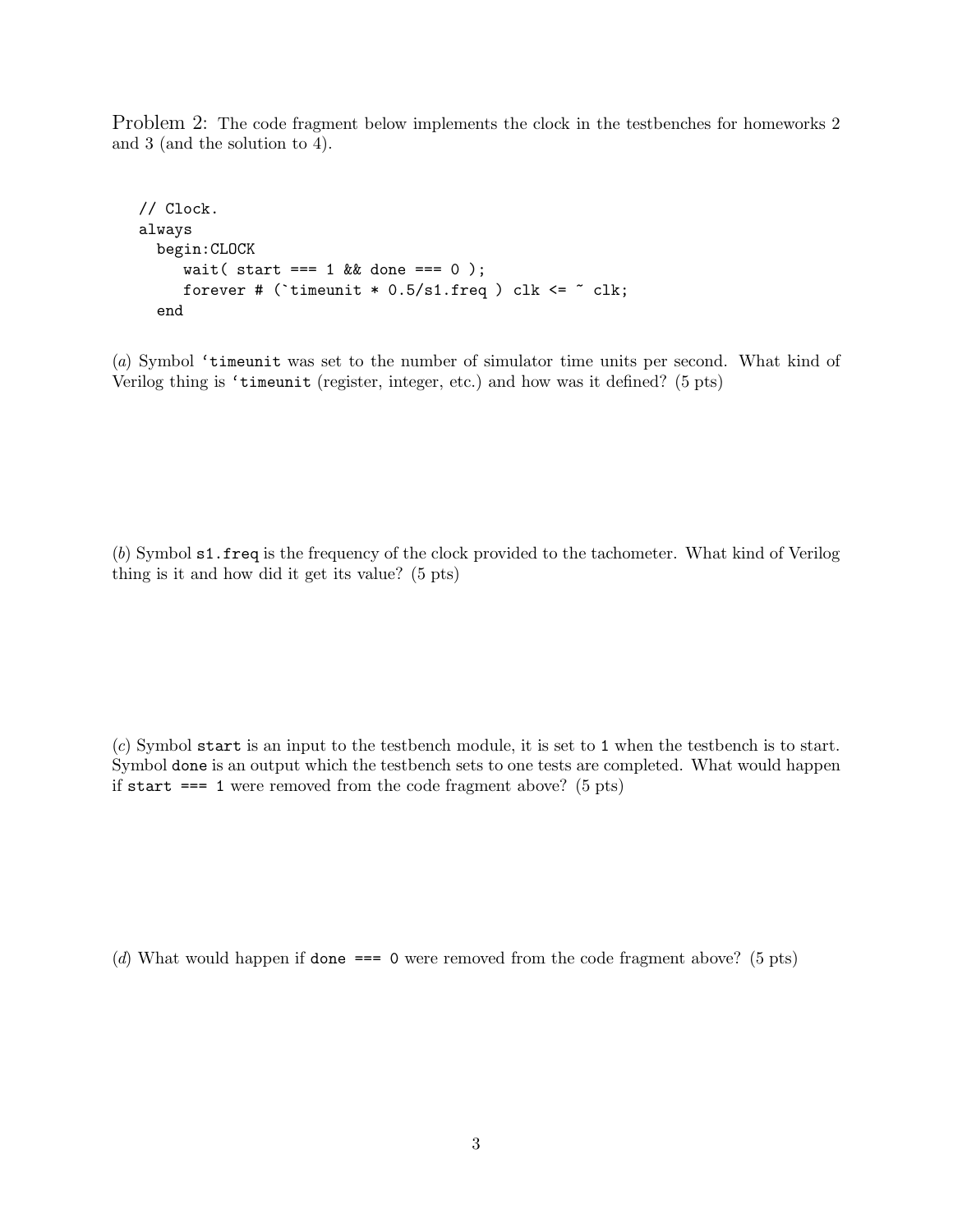Problem 3: An *accumulator* has three inputs, amt, reset, and clk, and an output, sum. The accumulator has an internal 32-bit register which is updated as follows: On a positive edge of clk it adds amt, a 32-bit integer, to the register; on the negative edge of clk it places the new sum on its outputs (until the next negative edge). Whenever reset is high the register is set to zero and the output changes immediately. Write a Verilog behavioral description of this module. (20 pts)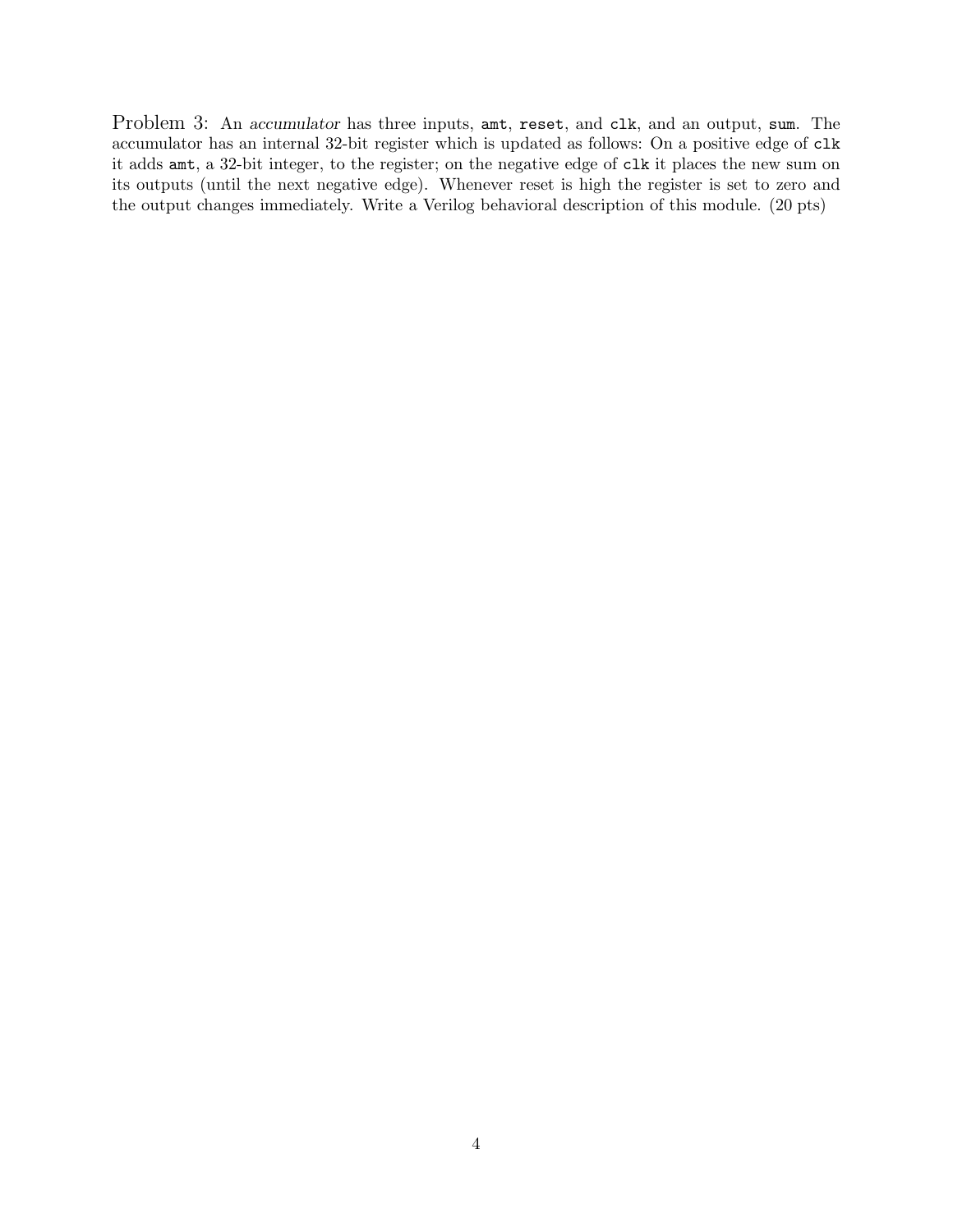Problem 4: Answer each question below.

(a) The code below starts executing a  $t = 0$ . Show all changes in a, include the time of the change and the new value. (5 pts)

```
integer a;
initial begin
   a = 1;#1;
   a = 2;#1;
   a = 3;#1;
   a \leq 4;
   #1;
   a \leq 5;#1;
   #3 a = a+1;
   #1;
   a = #3 a+1;#1;
   a <= #3 a+1;
   #1;
   a = a+1;end
```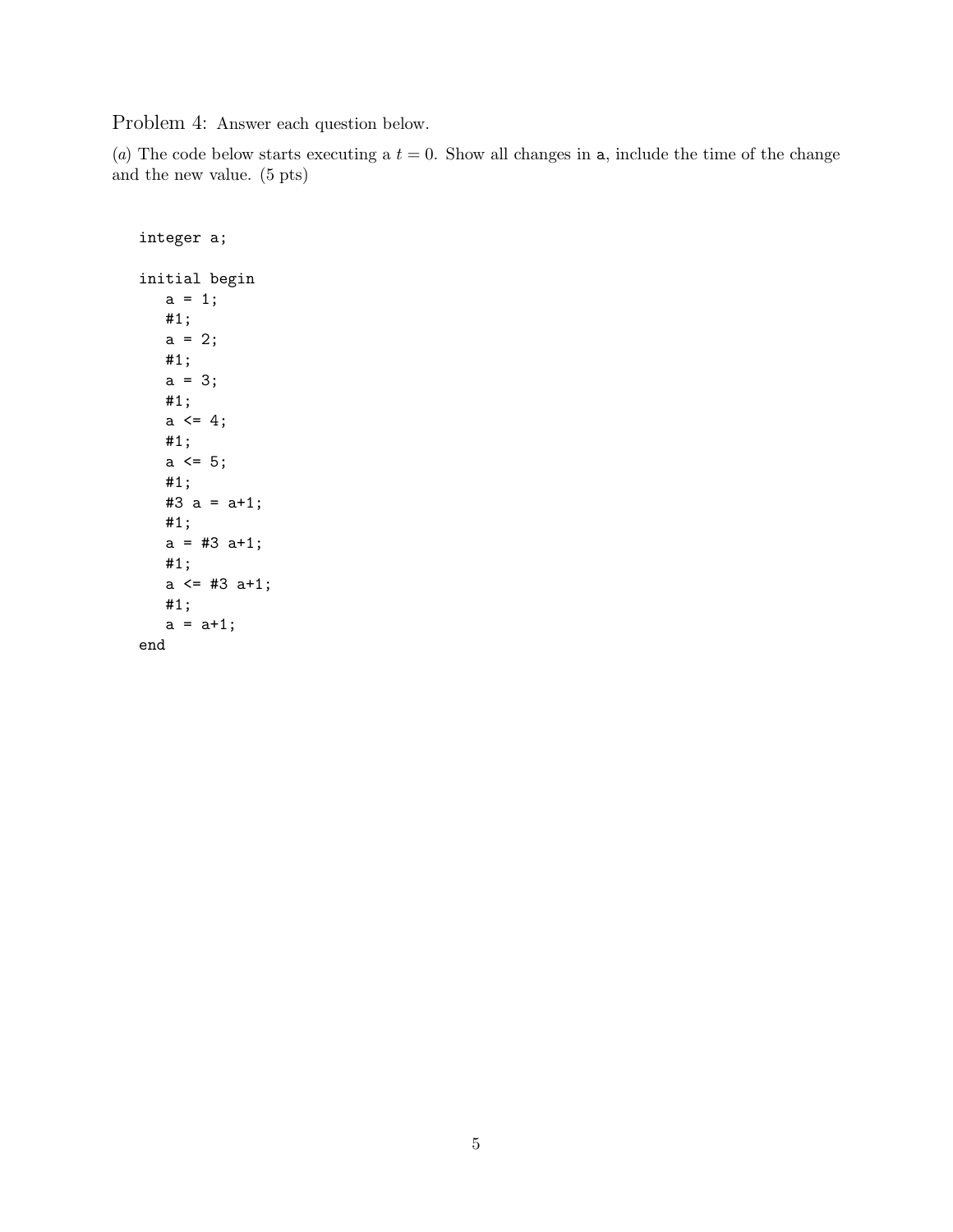(b) The programmer expected execution to exit the loop below when either i was 1000 or  $a[i] ==$ c, but that's not what happened. What goes wrong and how can it be fixed? The loop must be exited using a disable statement. (5 pts)

```
integer i, c;
integer a[0:999];
// ...
i = 0;while( i < 1000 ) begin:LOOP
   if(a[i] == c) disable LOOP;
   i = i + 1;
```
end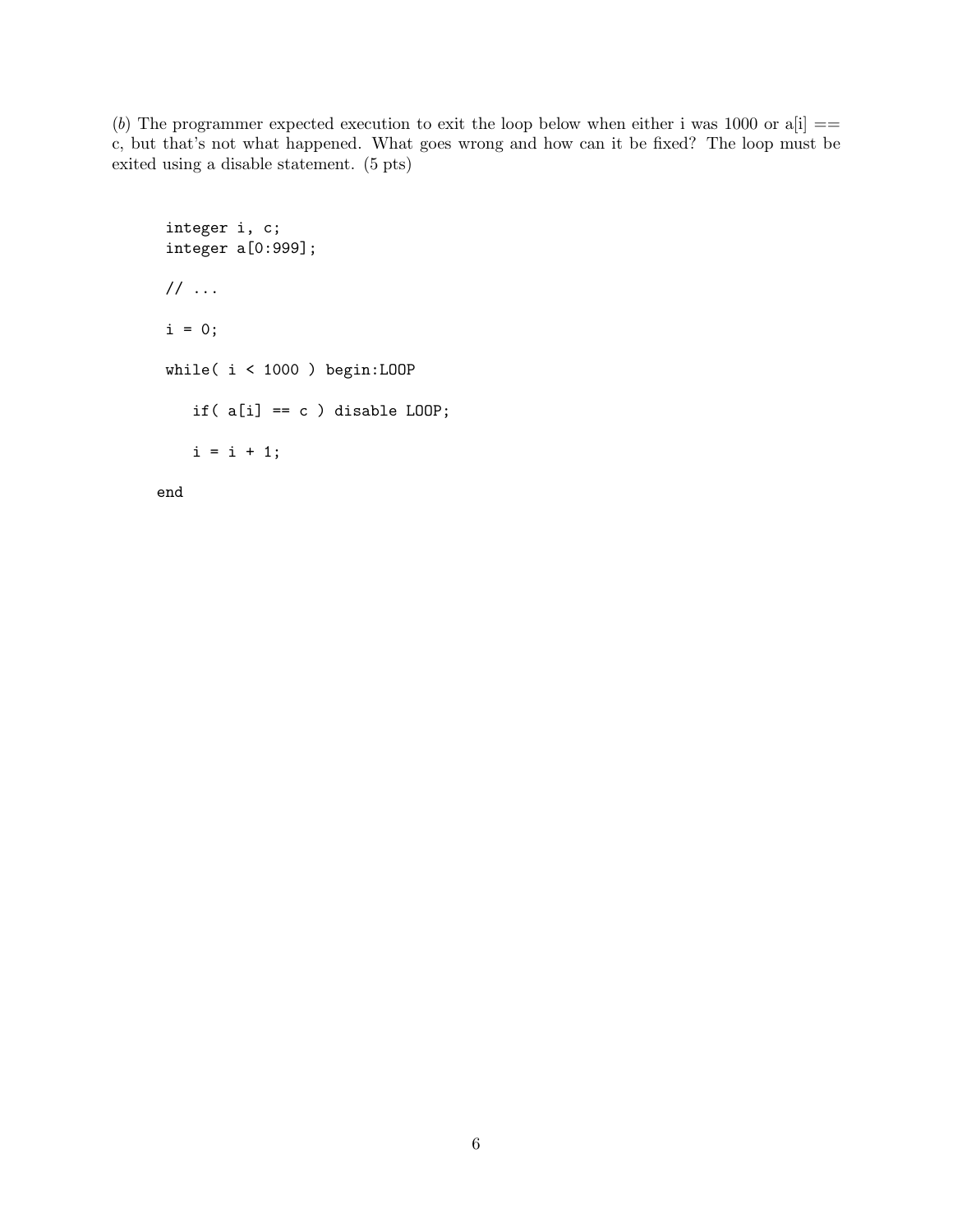(c) Describe three uses for Verilog behavioral code. (5 pts)

(d) What is the difference between the following two declarations? (5 pts)

wire [7:0] w1; wire [0:7] w2;

 $(e)$  What do the values x and z signify? (5 pts)